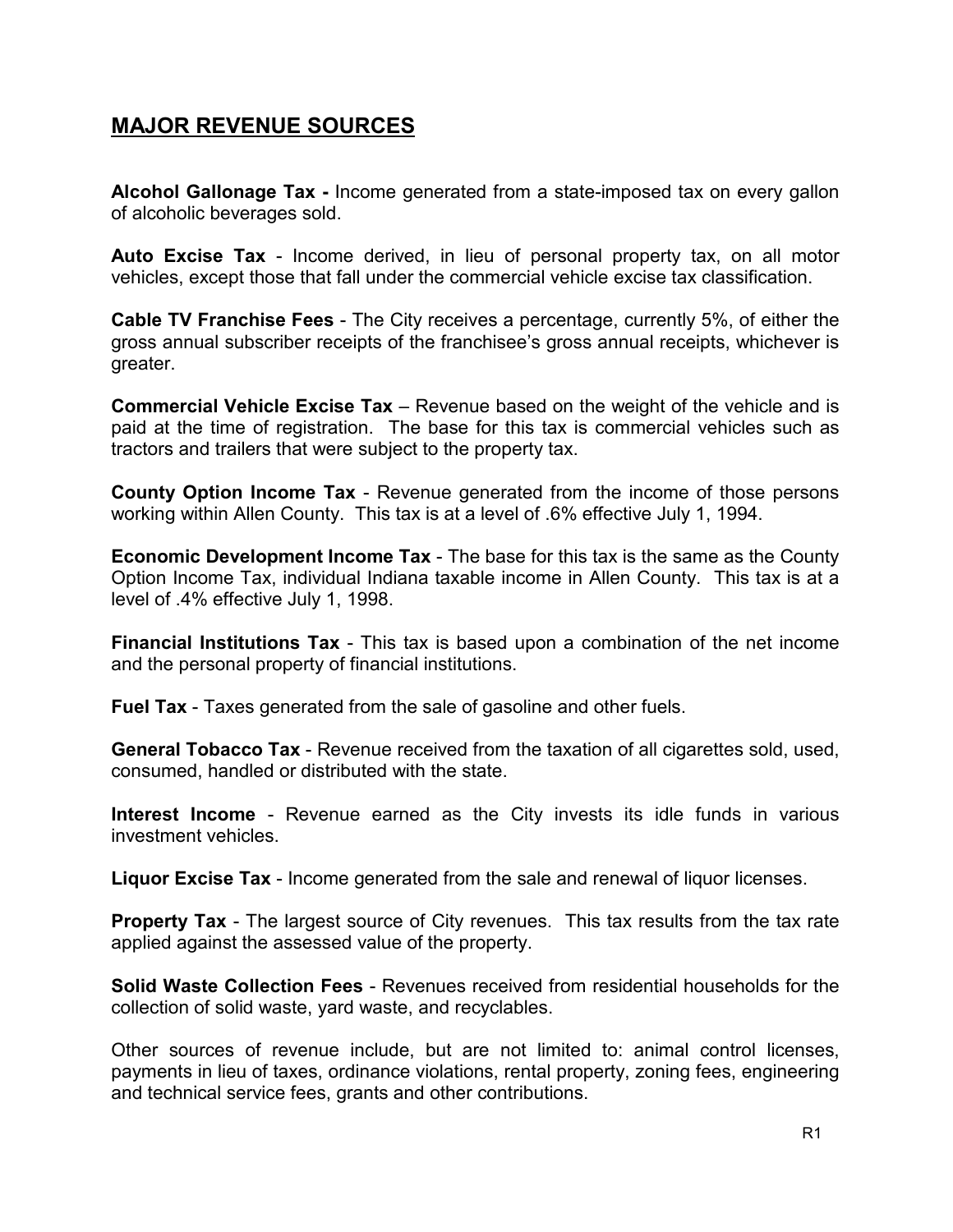## TAXES BASED ON INCOME

In March of 1989, the Common Council of the City of Fort Wayne enacted the County Option Income Tax (COIT), one of three local option income taxes available to counties under State statutes in Indiana, as part of a tax reform package. Also, available to counties under Indiana law is the County Adjusted Gross Income Tax (CAGIT) and the County Economic Development Income Tax (CEDIT). The Common Council controlled enactment of the tax at that time based on the fact that the City comprised 58.5% of the population of Allen County, even though the Allen County COIT Council actually enacts the tax.

The tax reform effort involved two primary strategies. One, it is appropriate to tax those citizens who live outside the City but use City services such as roads and streets, fire protection, and police protection while they work in Fort Wayne. To a modest extent, COIT accomplishes that. Two, adding a different tax base into the picture, income as opposed to property, broadens and distributes the total tax burden in a fairer manner. COIT accomplishes that as well.

The tax reform package also included an increase in the Homestead Property Tax Credit from 4% to 12% by 1992 and a flat property tax rate through 1992. The COIT tax began on July 1, 1989 at a rate of .2% on Indiana adjusted gross income. Because of fluctuations in the base upon which COIT is computed, revenue could vary more from year to year than does property tax revenue.

COIT increased to .3% on July 1, 1990, where it remained frozen until July 1, 1992. In March of 1992, the Common Council removed a self-imposed freeze on the COIT tax and allowed it to go to .4% effective July 1, 1992. The Common Council increased COIT to .5% effective July 1, 1993 and to .6% effective July 1, 1994. The City receives revenues from the State of Indiana on a delayed basis.

In March of 1993, the Common Council enacted the Economic Development Income Tax (CEDIT) for Allen County at a level of .2% effective July 1, 1993. Use of these funds is restricted to projects related to economic development, infrastructure improvements, Parks and Safety capital expenditures or payment on bonds to fund any of these types of projects. In March of 1998, Common Council voted to increase the rate to .4% effective July 1, 1998.

The COIT and CEDIT revenue history for the City of Fort Wayne is as follows:

| Year           | <b>COIT Received</b> | <b>CEDIT Received</b> |
|----------------|----------------------|-----------------------|
| 1992           | \$<br>3,880,872      | \$                    |
| 1993           | 5,108,703            |                       |
| 1994           | 6,948,785            | 4,364,927             |
| 1995           | 8,707,401            | 5,015,992             |
| 1996           | 9,183,664            | 6,200,011             |
| 1997           | 8,592,454            | 6,992,700             |
| 1998           | 9,871,928            | 7,272,282             |
| 1999           | 10,303,279           | 15,947,191            |
| 2000           | 11,263,966           | 17,668,570            |
| 2001           | 12,924,441           | 19,894,809            |
| 2001 Windfall* | 4,624,444            | 5,267,845             |
| 2002           | 14,535,078           | 22,036,574            |
| 2003           | 10,703,146           | 16,622,168            |
| 2004           | 10,478,580           | 15,830,142            |
| 2005           | 9,781,044            | 16,206,853            |
| 2006 Estimated | 12,289,112           | 18,559,384            |
| 2007 Estimated | 12,300,000           | 19,000,000            |
|                |                      |                       |

\*Through a miscalculation by the Indiana Department of Revenue, a special distribution of County Option Income Tax and/or Economic Development Income Tax dollars was made to the City of Fort Wayne in March of 2001.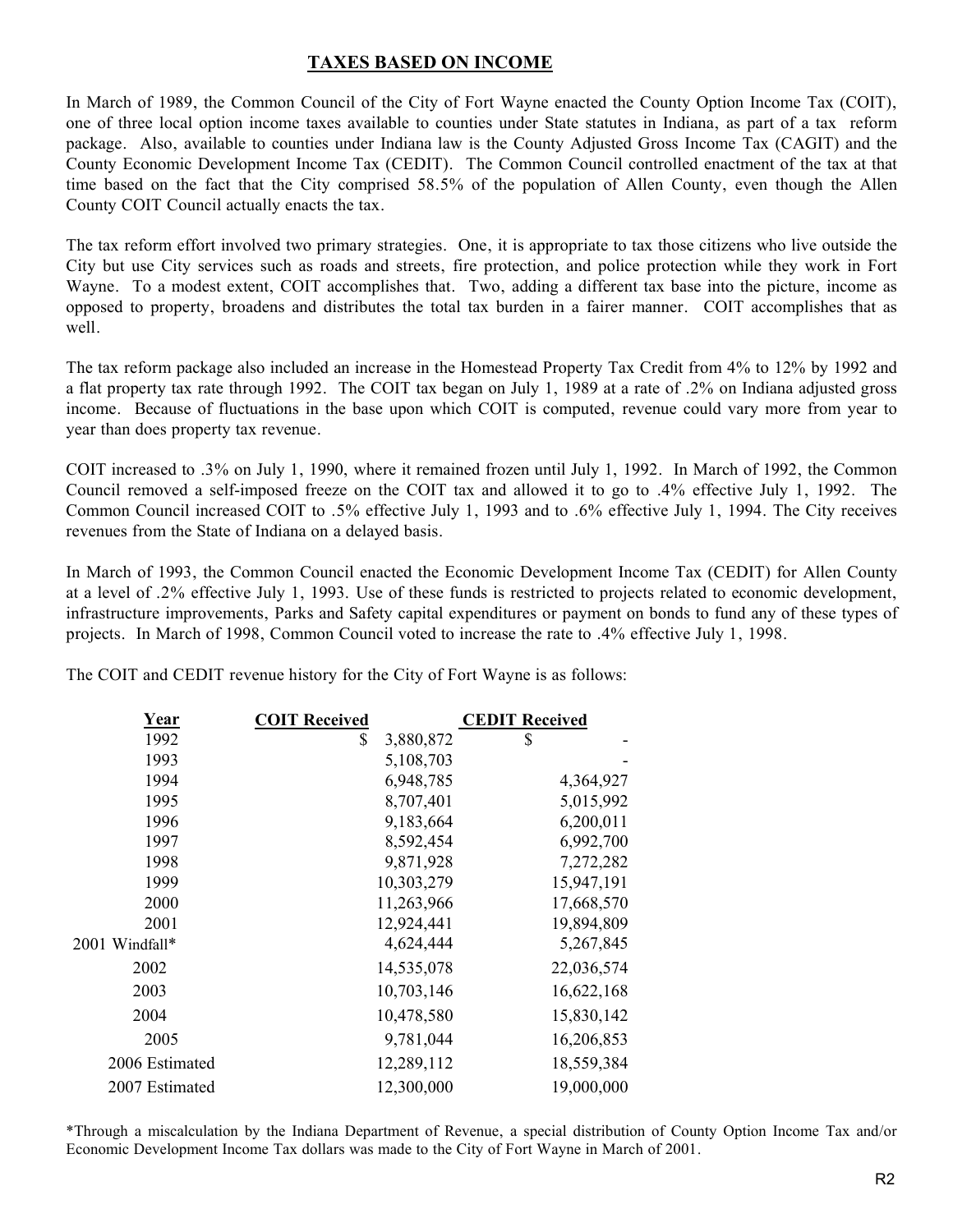#### 2007 BUDGET PROCESS Budget Miscellaneous Revenues for years 2002-2007 BY REVENUE TYPE

|                                         | 2002                      | 2003                      | 2004                      | 2005                      | 2006                      |                   |
|-----------------------------------------|---------------------------|---------------------------|---------------------------|---------------------------|---------------------------|-------------------|
|                                         | <b>DLGF</b>               | <b>DLGF</b>               | <b>DLGF</b>               | <b>DLGF</b>               | <b>DLGF</b>               |                   |
|                                         | Approved<br><b>Budget</b> | Approved<br><b>Budget</b> | Approved<br><b>Budget</b> | Approved<br><b>Budget</b> | Approved<br><b>Budget</b> | 2007<br>Submitted |
| Taxes                                   |                           |                           |                           |                           |                           |                   |
| Fin. Inst. Tax                          | 741,520                   | 757,332                   | 807,573                   | 798,591                   | 773,550                   | 720,287           |
| <b>Auto/Aircraft Excise</b>             | 5,175,388                 | 4,739,188                 | 5,190,875                 | 5,466,966                 | 5,466,967                 | 6,876,956         |
| <b>CVET</b>                             | 506,423                   | 531,746                   | 531,746                   | 583,365                   | 615,562                   | 615,561           |
| <b>Wheel Tax</b>                        |                           |                           |                           |                           | 285,500                   | 268,780           |
| Surtax                                  | 1,740,840                 | 1,770,681                 | 1,770,681                 | 1,853,777                 | 1,644,800                 | 1,626,134         |
| <b>Taxes Total</b>                      | 8,164,171                 | 7,798,947                 | 8,300,875                 | 8,702,699                 | 8,786,379                 | 10,107,718        |
| <b>Licenses &amp; Permits</b>           |                           |                           |                           |                           |                           |                   |
| <b>Cable Franchise Fees</b>             | 1,840,000                 | 1,940,000                 | 1,860,000                 | 1,674,000                 | 1,910,692                 | 1,910,692         |
| Misc. Fees                              | 41,500                    | 41,350                    | 41,800                    | 37,560                    | 50,690                    | 53,540            |
| Misc. Licenses                          | 10,257                    | 4,600                     | 7,390                     | 8,555                     | 10,425                    | 9,550             |
| <b>Zoning Fees</b>                      | 55,200                    | 54,800                    | 81,620                    | 106,600                   | 78,700                    | 86,900            |
| Misc. Permits                           | 40,425                    | 53,495                    | 36,203                    | 38,195                    | 113,395                   | 32,739            |
| <b>Pet Permits</b>                      | 69,840                    | 67,615                    | 80,575                    | 86,400                    | 95,660                    | 102,265           |
| <b>Building Permits</b>                 | 120,000                   | 120,000                   | 132,000                   | 150,800                   | 220,000                   | 194,000           |
| Right of Way Permits                    | 275,000                   | 275,000                   | 330,000                   | 303,500                   | 373,000                   | 324,000           |
| <b>Tax Abatement Filing Fee</b>         | 26,400                    | 26,400                    | 33,000                    | 30,000                    |                           | 27,500            |
| <b>Licenses &amp; Permits Total</b>     | 2,478,622                 | 2,583,260                 | 2,602,588                 | 2,435,610                 | 2,852,562                 | 2,741,186         |
| <b>Intergovernmental Revenue</b>        |                           |                           |                           |                           |                           |                   |
| State Law Enf. Training Grant           | 33,151                    | 33,151                    | 33,151                    | 33,151                    | 33,151                    | 27,828            |
| <b>HUD Federal Grants</b>               | 95,000                    | 58,000                    | 137,390                   | 46,300                    | 92,360                    | 90,000            |
| <b>Police Grants</b>                    | 217,192                   | 154,076                   | 130,352                   |                           | 94,316                    | 190,072           |
| <b>EEOC Federal Grants</b>              | 155,000                   | 478,704                   | 347.450                   | 285,050                   | 151,300                   | 151,300           |
| State Fuel Tax                          | 8,137,839                 | 8,571,730                 | 8,007,531                 | 8,026,231                 | 8,859,654                 | 10,829,086        |
| Cigarette Tax - State                   | 1,078,009                 | 1,036,741                 | 997,776                   | 1,051,718                 | 976,753                   | 1,005,652         |
| Alcohol Beverage                        | 396,372                   | 381,274                   | 401,168                   | 447,587                   | 443,176                   | 436,457           |
| Cigarette Tax - Pensions                | 9,133,300                 | 8,603,500                 | 9,366,650                 | 10,016,300                | 9,715,400                 | 8,782,000         |
| Liquor Excise Tax                       | 200,000                   | 196,586                   | 356,868                   | 247,628                   | 106,541                   | 101,339           |
| Gaming Tax                              |                           |                           | 1,400,000                 | 1,640,328                 | 1,390,328                 | 1,390,328         |
| PILT-FWHA                               | 18,500                    |                           | 6,600                     | 6,000                     | 6,000                     | 6,000             |
| <b>PILT-Utilities</b>                   | 2,396,873                 | 2,516,782                 | 2,567,118                 | 2,470,840                 | 2,880,532                 | 3,444,645         |
| PILT-Parking Fund                       | 37,968                    |                           |                           |                           | 100,000                   |                   |
| <b>Federal Grant Matching Dollars</b>   | 150,000                   |                           |                           |                           |                           |                   |
| <b>Grant Revenue-Foundation</b>         | 55,639                    | 65,694                    |                           |                           |                           | 5,000             |
| <b>Other Federal Grant Funds</b>        | 80,000                    | 325,000                   | 70,000                    |                           |                           | 35,000            |
| <b>Block Grants</b>                     | 380,000                   |                           |                           |                           |                           |                   |
| Intergovernmental Revenue Total         | 22,564,844                | 22,421,238                | 23,822,054                | 24,271,133                | 24,849,511                | 26,494,707        |
| <b>Charges for Services</b>             |                           |                           |                           |                           |                           |                   |
| 911 Fee                                 | 400,000                   | 400,000                   | 381,996                   | 362,360                   | 745,680                   | 745,680           |
| <b>EMS Fees</b>                         |                           |                           |                           |                           | 345,600                   |                   |
| Sale of Publication and Scrap           | 8,425                     | 9,200                     | 17,637                    | 20,068                    | 21,033                    | 25,000            |
| Sale of Specs, Maps, Reports and Copies | 110,354                   | 131,012                   | 93,951                    | 502,463                   | 120,702                   | 141,657           |
| School Resource Officers                |                           |                           |                           |                           | 108,000                   | 111,000           |
| Signal Maintenance                      | 86,400                    | 81,524                    | 103,169                   | 118,900                   | 90,839                    | 108,573           |
| Engineering and Other Services          | 1,461,600                 | 867,000                   | 860,950                   | 3,335,711                 | 447,786                   | 382,545           |
| <b>Fire Protection Contracts</b>        | 9,641                     | 9,641                     |                           |                           | 10,433                    | 10,433            |
| <b>False Alarm Registrations</b>        | 2,500                     | 5,000                     | 5,500                     | 6,400                     | 6,400                     | 5,800             |
| Fire Alarm Monitoring                   |                           |                           |                           |                           | 13,320                    | 14,980            |
| <b>Water Cut Restorations</b>           |                           |                           |                           |                           |                           | 400,000           |
| Parking Meter Collections               | 207,000                   | 198,400                   | 198,400                   | 169,200                   | 170,900                   | 176,875           |
| <b>City Scales Receipts</b>             | 10,800                    | 9,600                     | 9,000                     | 9,000                     | 9,000                     | 9,000             |
| <b>Animal Control Fees</b>              | 220,374                   | 236,524                   | 260,367                   | 239,399                   | 235,656                   | 250,449           |
| Classes and Workshops                   | 5,000                     | 5,000                     | 5,000                     | 5,000                     | 5,000                     |                   |
| <b>Weed Cutting</b>                     | 66,000                    | 84,500                    | 92,950                    | 93,000                    | 122,000                   | 122,000           |
| <b>Barrett Law Reimbursements</b>       | 143,245                   | 104,490                   |                           | 80,569                    | 85,953                    | 95,000            |